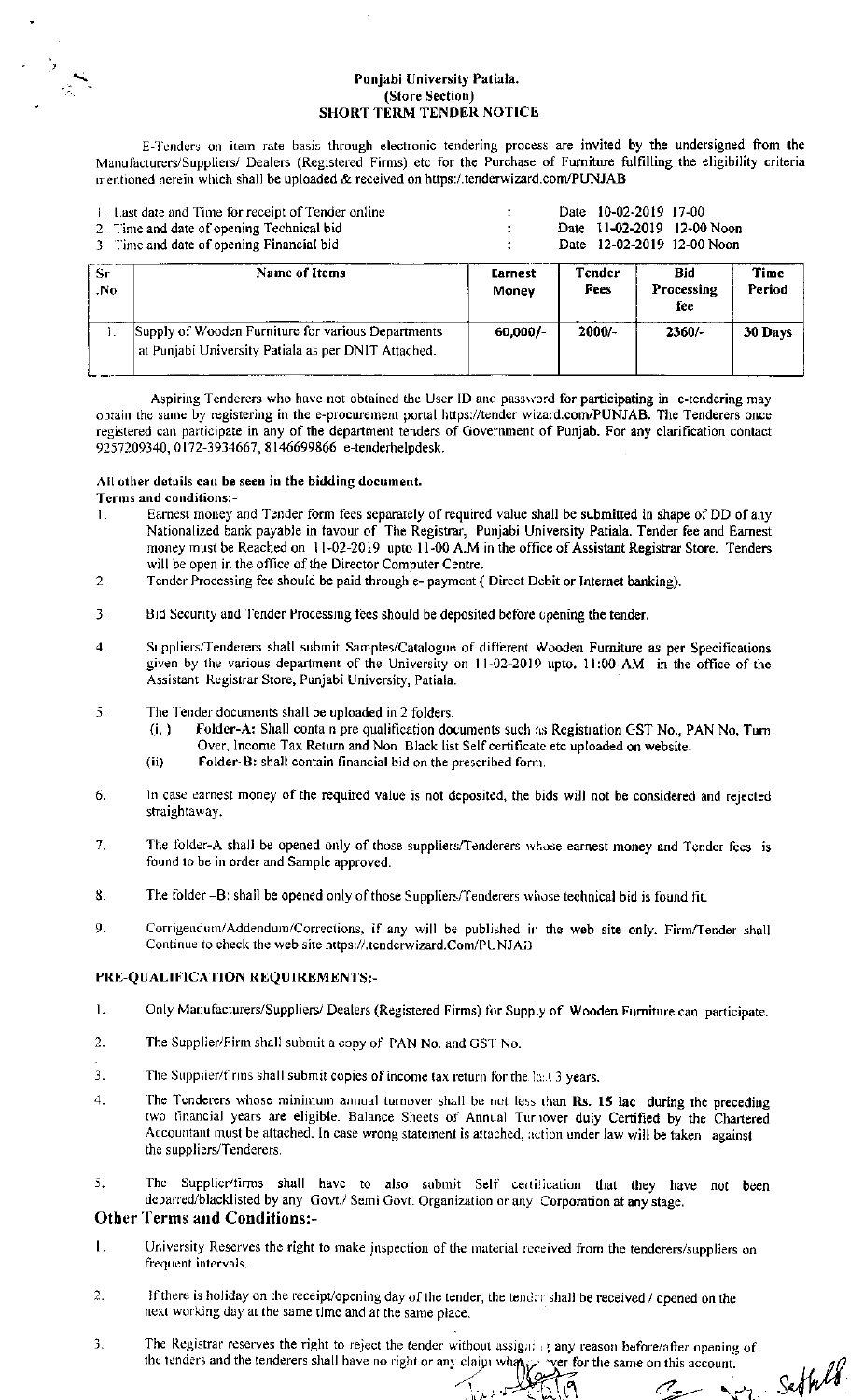The order for quantity of Wooden Furniture items can be increased or decreased. The Suppliers/ Tenderers shall have no right or any claim what so ever for the same on this account.

 $\mathcal{A}_1$ 

- The rate quoted by the Supplier/Tenderer shall be inclusive of all the taxes like GST or any other taxes 5. levied by Central Govt. or State Govt. Authority including their veriations as notified by the Concerned Authority from time to time and also of all the new taxes and levies that may be imposed.
- The Supplier/ Tenderer shall comply with the proper by- Laws and legal order of the local body or 6. authority under the jurisdiction of which the supply is executed and pay all fees and charges for which he may be liable. Nothing extra shall be payable by the University on this account.
- Firm will supply the material on quoted Rates which include F.O.R., Loading, Unloading, stacking and  $7.$ inclusive of all taxes. Nothing Extra would be paid.
- An agreement will have to be signed with the Registrar, Punjabi University Patiala within 7 days of  $8.$ issue of supply order.  $\mathcal{U}_\mathrm{c} \in \mathbb{R}^3$
- $9<sub>1</sub>$ In case of failure of supply of different Wooden Furniture items as per terms of the agreement, the Earnest money deposited with the University shall be forfeited. In case of any manufacturing defect in the quality of Furniture as per the specifications matched with the samples, the University reserves the right to reject the supply or and imposition of penalty.
- In case of any dispute, the jurisdiction will be Patiala (Punjab) only. 10.

 $\mathbb{R}^{\frac{1}{2}}$ 

In case of any clarification regarding tender contact Phone No. 0175-304-6038, 304-6039  $11.$ 

V2 can

 $\mathcal{O}$ Registrar PunjabilUniversity Patiala Øг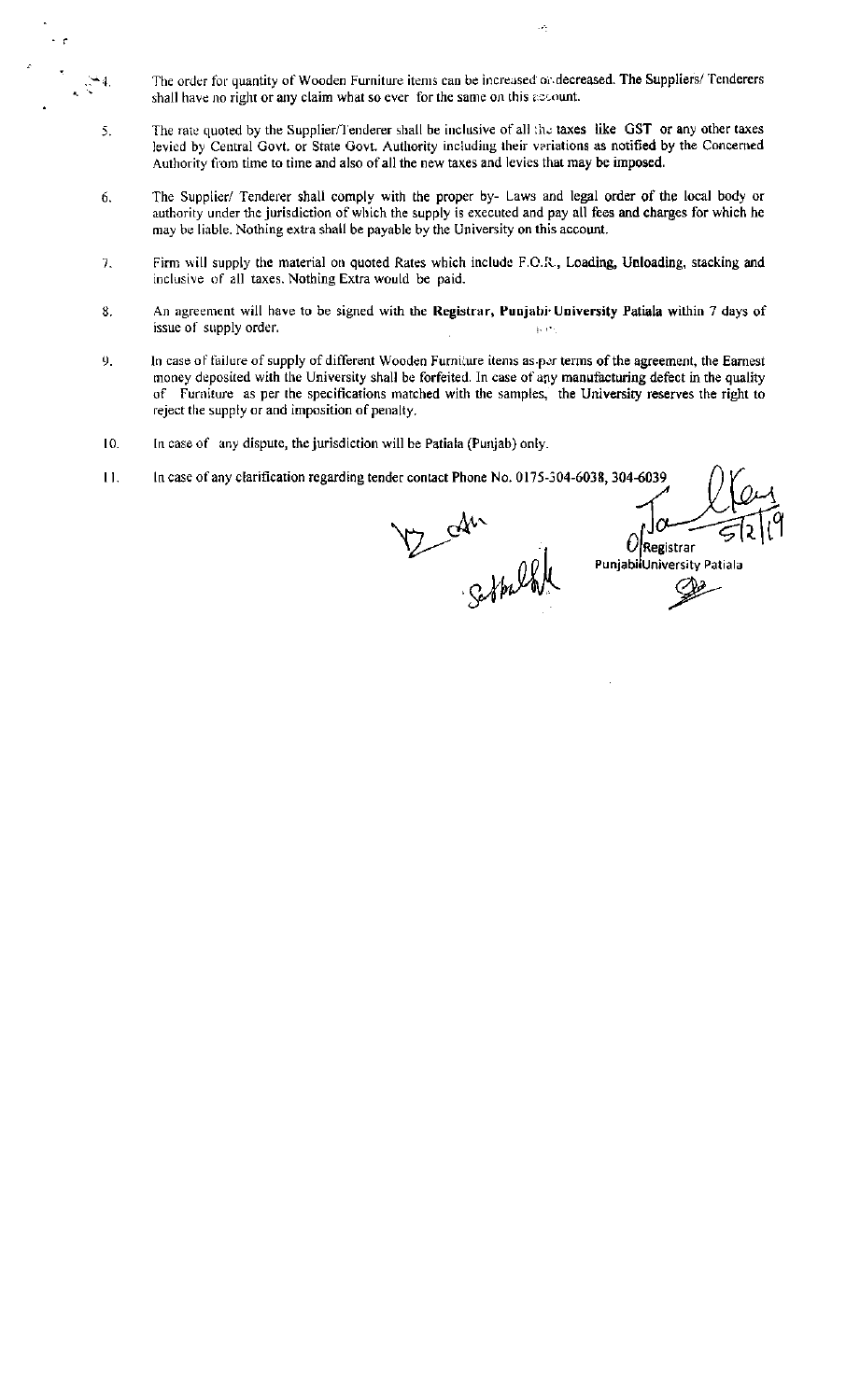# SUPPLY OF WOODEN FURNITURE FOR VARIOUS DEPARTMENTS AT PUNJABI UNIVERSITY PATIALA.

ستشارك

 $\frac{1}{2}$ 

 $\mathbb{R}^2$ 

| Sr. No.        | <b>Item for Purchase</b> | Qty.           | <b>Specifications</b>                                                 |
|----------------|--------------------------|----------------|-----------------------------------------------------------------------|
| 1              | Notice Board             | $\overline{2}$ | Supply of Notice Board 6'x4' fixed on wall with lockable              |
|                |                          |                | glass shutter made up of 18 mm commercial ply wood with 1             |
|                |                          |                | mm thick laminate including polishing complete in all                 |
|                |                          |                | respect.                                                              |
| $\overline{2}$ | Class Room Chairs        | 155            | Supply of sheesham wood Class rooms Chairs with best                  |
|                |                          |                | quality caned seat and back with writing pad as per standard          |
|                |                          |                | size and design.                                                      |
| 3              | Lecture Stand            | 8              | Supply of Lecture Stand of Teak colour Size 46"x30"x18"               |
|                |                          |                | made up of 18 mm commercial ply wood with 1 mm thick                  |
|                |                          |                | laminate including polishing complete in all respect.                 |
| $\overline{4}$ | Class Room Chairs (with  | 44             | Supply of Sheesham wood chair with arms, high density                 |
|                | Arms)                    |                | cushioned seat and back with best quality fabric including            |
|                |                          |                | polishing complete.                                                   |
| 5.             | Computer Table           | 24             | Supply of Computer Table size 36"x24"x30" made up of 18               |
|                |                          |                | mm commercial ply wood with 1 mm thick laminate with                  |
|                |                          |                | sliding channel for keyboard and mouse and enclosure for              |
|                |                          |                | CPU Back and edge height about 4" to 6"<br>including                  |
|                |                          |                | polishing complete in all respect.                                    |
| 6              | Chairs for Library       | 21             | Supply of Sheesham wood chair with arms, high density                 |
|                |                          |                | cushioned seat and back with best quality fabric including            |
|                |                          |                | polishing complete.                                                   |
| $\overline{7}$ | Computer Table           | $\overline{2}$ | Supply of computer table of size $4-6''$ x $3'$ x $2-6''$ height with |
|                |                          |                | four drawers made up of 18 mm commercial ply wood with                |
|                |                          |                | 1 mm thick laminate including polishing complete in all               |
|                |                          |                | respect.                                                              |
| 8              | Notice Board             | $\overline{2}$ | Supply of Notice Board Length 3'-0"x 4'-0" with lockable              |
|                |                          |                | glass shutter made up of 18 mm commercial ply wood with 1             |
|                |                          |                | mm thick laminate including polishing complete in all                 |
|                |                          |                | respect.                                                              |
| 9.             | White Board              | 3              | Supply of White board 6'-0"x4'-0"                                     |
| 10             | White Board              | z.             | Supply of White Board 4'-0"x4'-0" for Class Room.                     |
| $\mathbf{1}$   | White Board              | $\mathbf{1}$   | Supply of White Board 4'-0"x8'-0" for Smart Class Room.               |
| 12             | Library Table            | $\overline{2}$ | Supply of Teak wood Library Table of size 8'-0" x 4'-0" x             |
|                |                          |                | 2'-6" with 18 mm commercial ply wood top with 1 mm thick              |
|                |                          |                | laminate including polishing complete in all respect.                 |
| 13             | Chair Seminar Room       | 4              | Supply of Executive Chairs cushioned seat & back with arm             |
|                |                          |                | rest.                                                                 |
| 14             | Wooden Chair             | 30             | Supply of Sheesham wood chair with arms, high density                 |
|                |                          |                | cushioned seat and back with best quality fabric including            |
|                |                          |                | polishing complete.                                                   |
| 15             | Staff Room Table         | Ł              | Supply of Table of size $4'-0''$ x $2'-6''$ x $2'-6''$ made of 18 mm  |
|                |                          |                | commercial ply wood with 1 mm thick laminate board with               |
|                |                          |                | one side two drawer and one cabinet including polishing               |
|                |                          |                | complete in all respects.                                             |
| 16             | Computer Chair with      | 1              | Supply of Computer Revolving chair with cushioned seat and            |
|                | arms                     |                | back, PU arms and supporting handle with provision of up              |
|                |                          |                | and down made of superior quality complete in all respects.           |
| 17             | Moot Court Room Chairs   | ΪĨ             | Supply of Sheesham wood chair with arms, high density                 |
|                |                          |                | cushioned seat and back with best quality fabric including            |
|                |                          |                | polishing complete.                                                   |
| 18             | Study Chair for Students | 100            | Supply of Sheesham wood Study chair with arms, caned seat             |
|                |                          |                | and back including polishing complete.                                |
| 19             | Office Chairs            | 28             | Supply of office chair made of 18 gauge nickel polished 25            |
|                |                          |                | mm pipe frame with seat and back cushioned having PU                  |

 $\frac{1}{10}$  and  $\frac{1}{10}$   $\frac{1}{10}$   $\frac{1}{10}$   $\frac{1}{10}$   $\frac{1}{10}$   $\frac{1}{10}$   $\frac{1}{10}$   $\frac{1}{10}$   $\frac{1}{10}$   $\frac{1}{10}$   $\frac{1}{10}$   $\frac{1}{10}$   $\frac{1}{10}$   $\frac{1}{10}$   $\frac{1}{10}$   $\frac{1}{10}$   $\frac{1}{10}$   $\frac{1}{10}$   $\frac{1}{10$